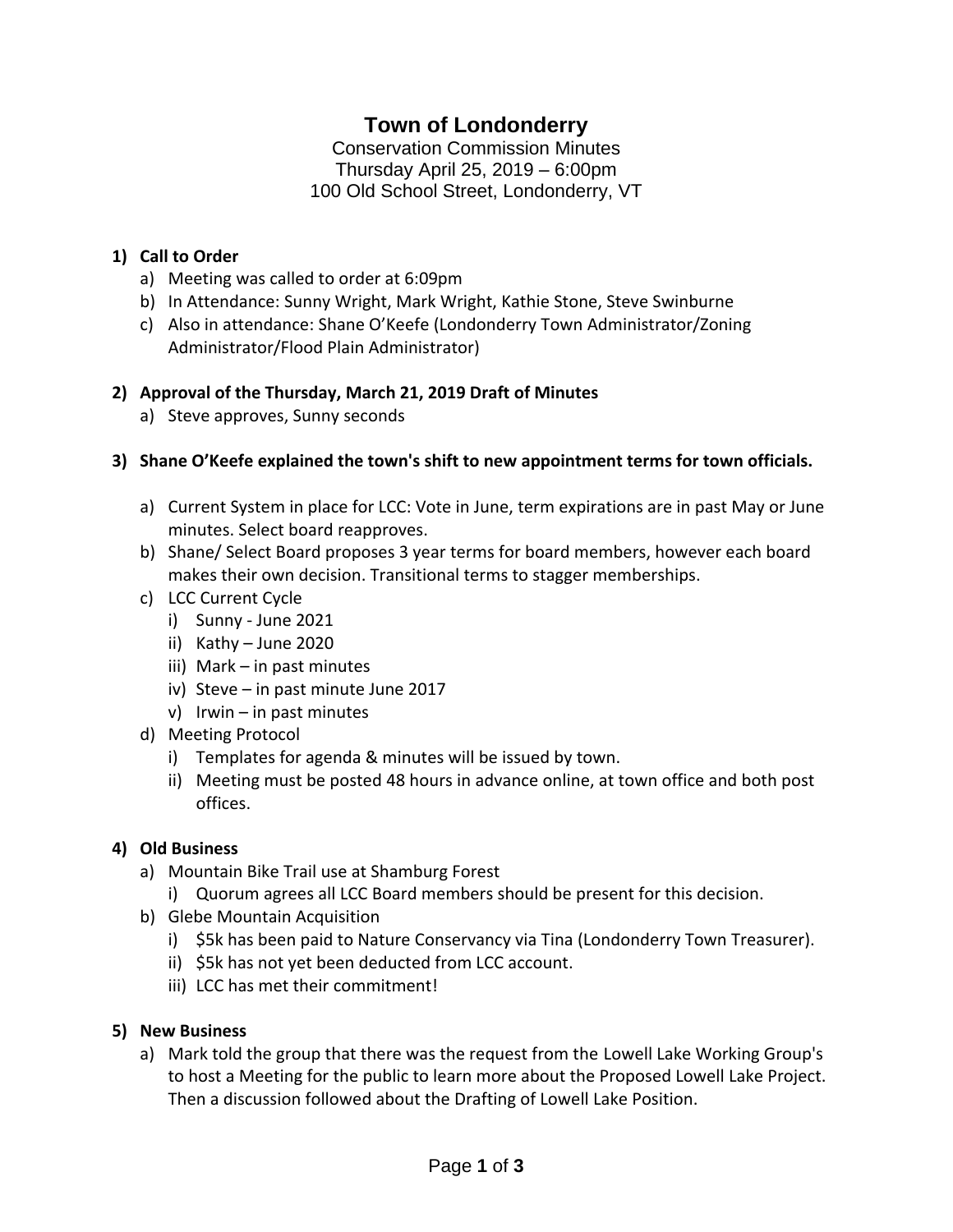- b) Drafting of Lowell Lake Position
	- (1) Review compilation of emails to establish LCC members' opinions.
	- (2) Quorum agrees all LCC Board members should be present for this decision.
	- (3) Our current draft lacked direct biological facts.
	- (4) Andie will research Act 250 permits for RDK lot adjacent to Lowell Lake.
	- (5) The Working Group has already had found conflicts with Biofinder
		- (a) All lakes in VT with overnight cabins have invasive Eurasian milfoil weed.
		- (b) Greywater questions need to be addressed and cannot all be solved with composting toilets. What about cleaning and cooking? Phosphate run off can lead to algae blooms.
		- (c) Concern about EAB on imported firewood.
		- (d) Ethan Phelps told Shane to expect a revised Plan or Proposal in June.
		- (e) Sunny Proposes: LCC writes an email to Ethan Phelps, VT Parks Regional Manager of the Southeast Region, concerning aquatics and concerns about Eurasian Milfoil. Would also like details on supervision and maintenance of overnight cabins. Steve seconds, all agree.
- c) Discussion returned to the Working Group request, Mark made the motion to agree to this concept pending more specific information about what the Working Group was planning to share at that meeting and Steve Swinburne seconded it. LCC voted and passed this motion.
- d) Monarch Talk
	- i) Peggy Farabaugh of Vermont Woods Studios
	- ii) Possible dates May  $15/17/24$  we prefer the  $17<sup>th</sup>$
	- iii) 20 min. introductory slideshow about milkweed and migration.
	- iv) Peggy offered to bring milkweed seedlings.
	- v) Peggy requested no payment and would prefer a donation to Forests for Monarchs.
	- vi) Steve will contact Flood Brook with hopes of arranging an assembly for students open to the public. School could possibly plant milkweed seedlings from Peggy.
- e) River Walk
	- i) Shayne Jaquith, Watershed Restoration Manager for The Nature Conservancy
	- ii) River Talk & Walk event open to the public (family friendly) on June 15 or 22.
	- iii) 8:00am start
	- iv) Would be a two-part program:
		- (1) Indoor portion dams, flooding, Japanese knotweed, river importance (2) Outdoor portion in the field, location TBD.
	- v) Possible Locations
		- (1) Prouty Land good flood plain, bad river access
		- (2) Depot
		- (3) West River Farm
- f) Other Local Events of Interest
	- i) May 14<sup>th</sup> from 6-8pm at the Londonderry Town Hall, The Nature Conservancy will hold an informational meeting about the future of Glebe Mountain Land. Lasagna dinner.
	- ii) May  $15<sup>th</sup>$  from 6-8pm at the Windham Town Hall, The Nature Conservancy will hold